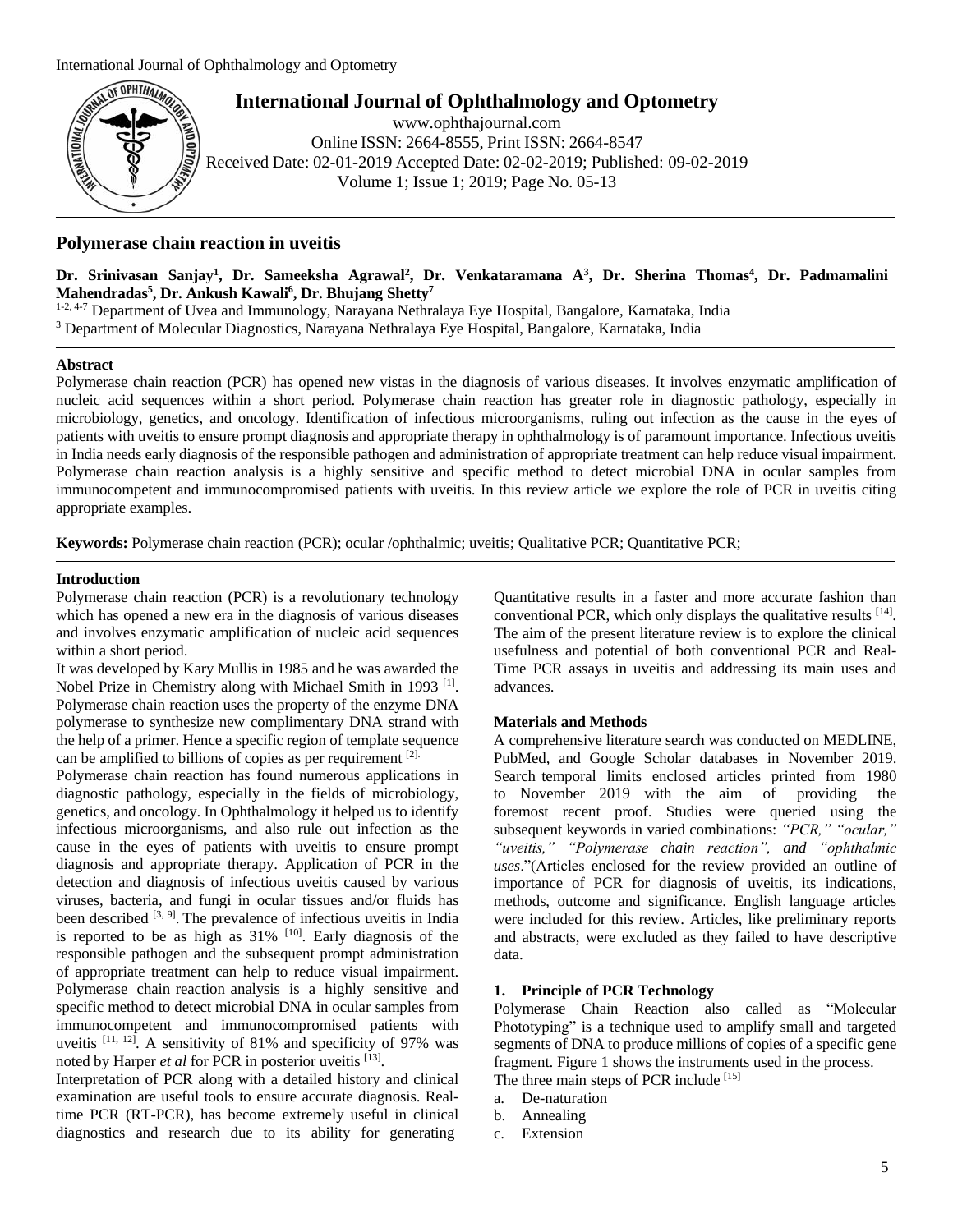

**Fig 1:** DNA Extraction from Samples.

A single PCR process can be completed in 30-35 cycles completed in 2 hours' time to amplify to produce usable amount of DNA fragments.<sup>11</sup>Different types of PCR process with slight modifications can be used to produce better and faster results. The following are the essential components of PCR

- Thermocyclers -They heat and cool the reaction tubes to achieve the optimum temperature.
- Target DNA and nucleotides -They consist of the segments which are to be amplified and represent a small part of a large and complex mixture of a specific DNA of a genome.<sup>16</sup>
- Two primers -They are short segments of DNA made of less than 50 nucleotides which limit the DNA sequence to be replicated.
- Taq polymerase is derived from *Thermus aquaticus* and are the standard reagents for PCR reaction. *Thermus aquaticus* is a species of bacteria that can tolerate high temperatures, one of several thermophilic bacteria that belong to the Deinococcus.
- Buffers -It includes mainly magnesium chloride which supplies magnesium divalent cations useful as a co- factor. The other PCR buffers used are DMSO (Dimethyl sulfoxide), PEG (Polyethylene glycol), 6000, Glycerol formamide etc.
- DNTP'S -these deoxy nucleotide triphosphate supplies the nucleotides to Taq polymerase enzyme to synthesize a new strand of DNA.
- Denaturing /melting

### **Denaturation**

The first step involves heating the DNA molecule to a temperature of 94-96  $\degree$ C for 10 -20 minutes causing the 2 complementary strands to split using Taq polymerase enzyme. *Annealing (hybridization)*

It includes attaching the primer to the split single strand DNA after lowering the temperature. This process takes place in about 1-2 minutes and each strand of DNA molecule becomes annealed with a primer complementary to either and of target sequence.

*Extension* Now the DNA polymerase extends the chain by filling nucleotides in the 3' 5' direction away from each of the primer at a temperature of 72 C for 5-15min.The amplified product of PCR process called as amplicon.

### **Qualitative PCR techniques**

When PCR techniques are used for detecting a specific DNA

segment, it is called as qualitative PCR method. PCR techniques are used in the identification of genes of bacteria and virus.

# **Quantitative PCR techniques**

It is also referred to real time PCR. It quantifies the DNA amount present in the sample.

Real-Time PCR is a highly sensitive method which allows the precise quantification of these nucleic acids with greater reproducibility.

Fluorescent composites like *SYBR*®*Green (*asymmetrical cyanine dye) *and* Taq Manare used to bind to double stranded DNA in RT-PCR and the fluorescent signals are captured with an optical system. These signals are analyzed using computer software and the fluorescence generated is directly proportion with the amount of PCR products.<sup>17</sup>

### **2. Role in Uveitis**

Infectious and non-infectious uveitis often share similar clinical picture at presentation, hence obtaining an early definitive laboratory-proven diagnosis is very vital in start in commencing effective treatment and preventing complications.

# **A. Application in Viral uveitis**

PCR has been useful in qualitative and quantitative diagnosis of viral nucleic acids with complete viral characterization, determining the subtype, genotype, variation, mutation and standards of genotypic resistance of these viruses [18].

The implementation of molecular strategies has resulted in rapid diagnosis of many viruses and also in monitoring of antiviral treatment, particularly Human Immunodeficiency Virus type 1, Hepatitis B Virus, Human Cytomegalovirus, Dengue virus, Chikungunya virus [19, 25].

Real-Time PCR is highly sensitive and specific for detection and quantitation of dengue viruses and can differentiate it from other clinically indistinguishable infectious diseases like malaria, Chikungunya, rickettsia and leptospira [22, 23] qPCR using probes can be a powerful tool to detect CHIKV RNA (chikungunya viral genetic material) during the acute phase of the disease  $[24]$ . Additionally it provides amplification assays on nearly all human viruses<sup>[25]</sup>.

The introduction of molecular biology with automatic extraction and detection have power assisted in quicker clinical diagnosis and reduced the use of infective agent culture techniques [26].

Real-time PCR is also an attractive alternative to conventional PCR for the study of viral load because of its low inter-assay and intra-assay variability [27] . Viral load is also a useful indicator of the extent of active infection, virus–host interactions and the response to antiviral therapy, all of which can play a role in the treatment regimen selected [28].

The ability to exclude viral infections can help avoid unnecessary therapies, such as powerful antibiotics and antiviral medicines, as well as reduce costs incurred on the part of patients.

The majority of the viruses associated with eye diseases are related to the herpes virus group. This family includes herpes simplex virus (HSV) types 1 and 2, varicella zoster virus (VZV), cytomegalovirus (CMV), Epstein–Barr virus (EBV), and human herpes virus types 6, 7, and 8. The main viruses responsible for ocular inflammation are HSV type 1, VZV, and CMV. EBV and HSV type 2 have also been detected in ocular fluids of patients with anterior uveitis, though less frequently [29].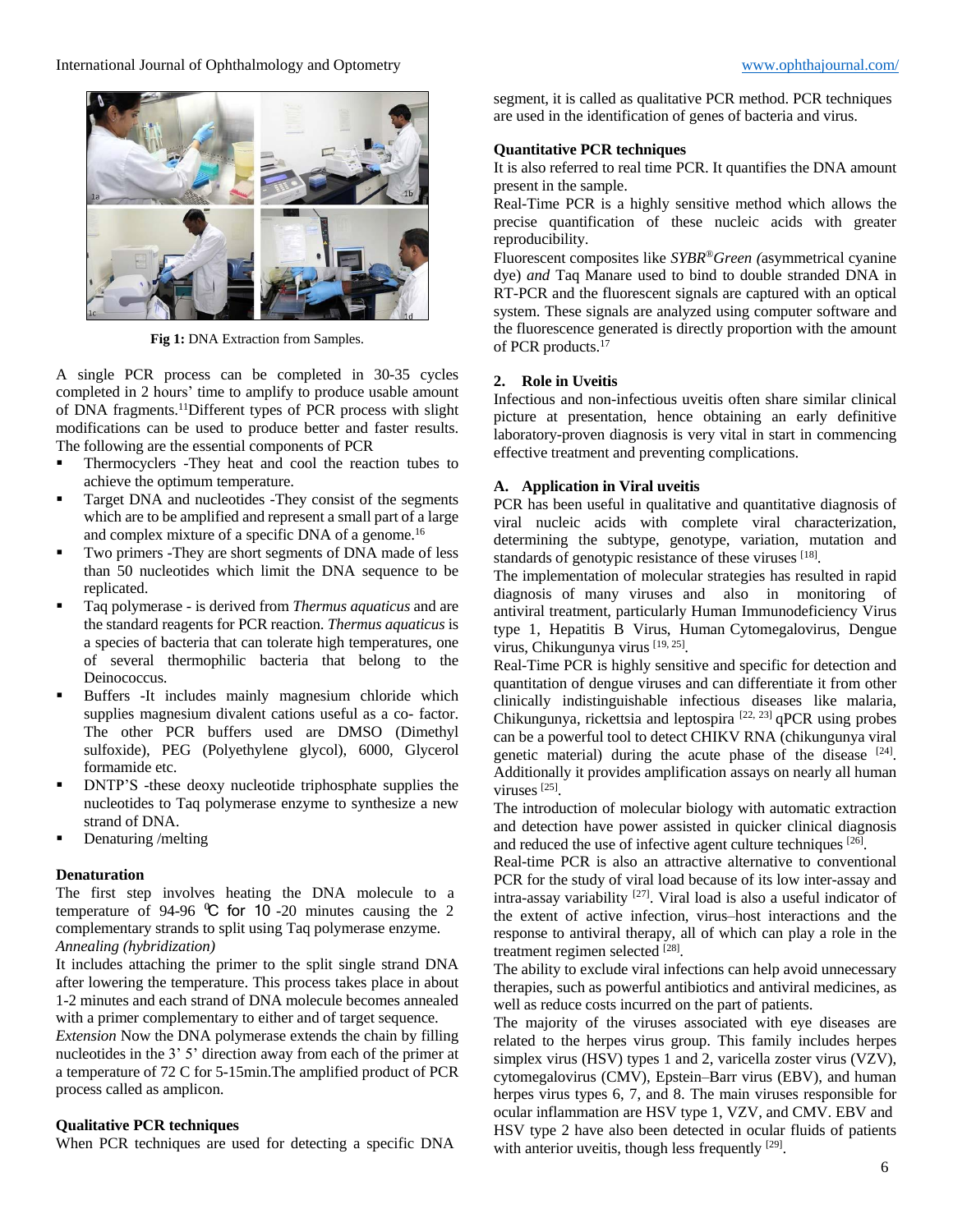International Journal of Ophthalmology and Optometry [www.ophthajournal.com/](http://www.ophthajournal.com/)

Ocular viral manifestations include keratitis, uveitis and acute retinal necrosis. In a uveitic presentation associated with characteristic keratitis the diagnosis is straightforward, but in recurrent iridocyclitis and in the immunocompromised patients the diagnosis is challenging. Cell-free herpes virus DNA has been isolated in the aqueous humour and vitreous fluids of patients with uveitis [30, 33]. Therefore, the last decade has seen several studies concluding that herpes virus PCR-based laboratory investigations are valuable tools in the diagnosis of viral diseases of the eye.

When faced with a clinical situation that suggests a differential diagnosis of HHV1–8, the multiplex PCR  $^{[30]}$  assay can provide a rapid and reliable diagnosis, even when only small sample amounts are available for examination in the ocular microbiology laboratory.

The first report of use of PCR in ophthalmology in India was in 1993 for detection of CMV retinitis [31]. PCR sensitivity for CMV retinitis ranges from 91 to 95%  $[32, 33]$ . Reliability of the PCR method is similar to in situ DNA hybridization for the detection of CMV however morphologic correlation is provided only by the latter. Figure 2 shows the PCR detection of CMV virus.

PCR on aqueous humour sample allowed identification of the causative agent in acute retinal necrosis from 40% [30] to 86.4% [32] .



**Fig 2:** 2 % Agarose gel showing 234 and 168 bp of mtr II region of CMV.

Some of the challenges noted while diagnosing viral uveitis with PCR include dual positivity due to the extreme sensitivity of the test. Certain dormant viruses can be liberated in an inflamed eye resulting in more than one true positive result. Sugita and associates found high levels of EBV DNA by RT-PCR in four eyes with confirmed VZV infection<sup>[33]</sup>. Figure 3 shows the PCR detection of VZV virus.



**Fig 3:** 2 % Agarose gel showing Nested PCR for Varicella zoster virus  $(VZV)$ 



**Fig 4:** Polymerase chain reaction for panfungal genome.

This can be addressed by using RT-PCR with a cut-off level for numbers of copies to be considered as positive hence reducing the number of false-positive results. RT PCR technique can also be useful in conducting epidemiological studies due to its capacity to quantify nucleic acids in a single reaction and in evaluating the treatment response by quantifying the viral load.

#### **B. Application in Bacterial uveitis**

Intraocular infection can occur secondary to bacteria, either introduced into the eye following trauma, surgery or from another source via systemic circulation. Intraocular bacterial endophthalmitis can be devastating for vision. Confirmation of the diagnosis of bacterial endophthalmitis is traditionally based on microbiologic isolation of organisms, but many cultures are found to be negative  $(21\% - 63\%)$  [34, 35]. The reasons for these negative results can be sequestration of bacteria on solid surfaces, prior use of antibiotics, and the fastidious nature of some of the organisms that cause intraocular infection.<sup>36</sup> Bacterial DNA was successfully identified using PCR in 100% of samples from patients with typical clinical signs of bacterial endophthalmitis and vitreous was shown to be the sample of choice for both PCR and microbiologic analysis [36].

In a study by Joseph *et al*, in 64 patients who developed post cataract surgery endophthalmitis, PCR allowed the detection of bacterial DNA in 66% of patients, compared to 34% with traditional culture and sensitivity. Only one patient had a positive result by culture (Nocardia species) but negative result by PCR [37] .

False positivity is attributed to the presence of contaminants, hence the collection protocol is stricter for PCR analysis.

Tuberculosis is implicated in intraocular inflammation either causing direct infection of intraocular tissues or resulting in immune-mediated inflammation. PCR not only helps in prompt diagnosis of MTB (Mycobacterium Tuberculosis) but also helps in quantifying the mycobacterial load using qPCR amplification technique. Sclera-corneal scrapping, aqueous and vitreous humor, subretinal fluid, ERM and even tissue specimens have been used for PCR testing of MTB DNA, with promising results. GeneXpert™ assay is a another useful technique for prompt detection of MTB and drug resistance to Isoniazid and Rifampicin [38, 39]. The Xpert MTB/RIF assay uses molecular beacon technology to detect DNA sequences amplified in a heminested real-time-PCR assay [40].

Another technology Xcyton™ involves isolation of the genetic material of the causative agent from the given specimen and simultaneous amplification of the "Syndrome Specific Signature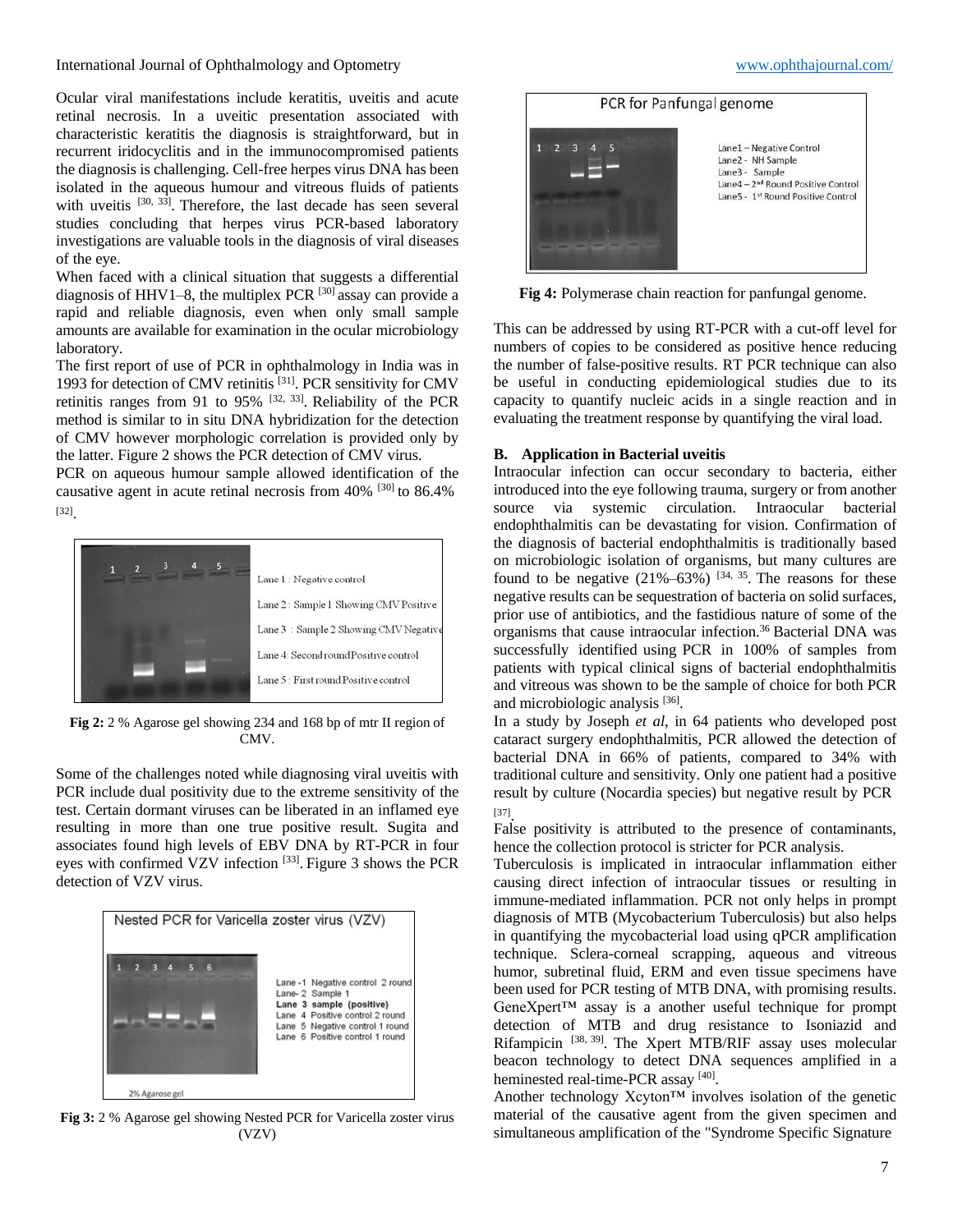genes" of all the probable causative agents, followed by "Syndrome Specific Hybridization". It has high sensitivity and specificity, and simultaneous detection of multiple pathogens allows for early diagnosis of the infection and initiation of therapy <sup>[41]</sup>. A case report showed that Multiplex PCR-based DNA chip technology (Xcyton) can be used to investigate a previously unsuspected etiology in Intermediate uveitis particularly in recurrent cases.<sup>42</sup> Xcyton analysis can also be used for the diagnosis of polymicrobial endophthalmitis and in culture negative endophthalmitis [43].

# **C. Application in parasitic and fungal uveitis**

Parasitological diagnostics can be assisted by molecular methods. Many parasites are not cultivable in laboratory and diagnosis principally relies on serology and relatively less sensitive microscopy.

*Toxoplasma gondii* is a protozoan parasite that can affect many species of warm-blooded animals, including human. *T gondii* is one of the most important parasites responsible for uveitis and retinochoroiditis. Ocular toxoplasmosis is the most common type of infectious posterior uveitis worldwide [44] The B1 gene with conserved sequences in almost all *T. gondii* strains, have been used for the detection of parasite in various clinical samples including ocular fluids, and reported to have acceptable sensitivity and specificity<sup>[45]</sup>

Montoya *et al.* [46] were able to detect Toxoplasma DNA in nearly 80% of patients with suspected ocular toxoplasmosis and positive serum IgG titers.

The PCR of vitreous samples, comparing to the aqueous humor, showed a higher sensitivity in diagnosis of ocular toxoplasmosis,  $(95.7\% \text{ vs } 81.5\%)$ <sup>[47]</sup>.

Positive fungal results usually take longer than a week due to the slow growing nature of these organisms. Early diagnosis and rapid intervention is a critical element for an effective treatment of ocular infections. This has led to the development of cultureindependent diagnostic tests such as PCR. For detection of fungal pathogens, multicopy gene targets have been evaluated for increasing the sensitivity and universal fungal PCR primers have been developed for broadening the range of detectable fungi [48]. Figure shows PCR of a panfungal genome.

The use of rRNA genes for identification of fungal species is based on the detection of conserved sequences in the rDNA genes [49]

Another rapid advance in diagnosis of uveitis is Metagenomic deep sequencing which can identify fungi, parasites, and DNA and RNA viruses in minute volumes of intraocular fluid samples. It can detect rare pathogens in eye which can be a valuable public health tool to survey for re-emerging and emerging infectious diseases in immune privileged body sites [50, 51].

PCR techniques also play an integral role in targeted Next generation sequencing, allowing for the generation of multiple NGS libraries and the sequencing of multiple targeted regions simultaneously<sup>[52]</sup>.

As genetically modified (GM) technology develops and genetically modified organisms (GMOs) become more available, combining the advantages of multiplex detection and droplet digital polymerase chain reaction (ddPCR), a single universal primer-multiplex-ddPCR (SUP-M-ddPCR) strategy was proposed for accurate broad-spectrum screening and

### quantification [53].

A recent multicentre study showed Strip PCR is recommended for rapid diagnosis of infectious uveitis as its results are equivalent to that of conventional qPCR<sup>[54]</sup>.

# **D. Application in non-infectious uveitis**

The most common application of PCR in non-infectious uveitis is HLA typing. Shino *et al.* reported complete association of the HLA-DRB104 and DQB104 alleles with Vogt-Koyanagi-Harada (VKH) disease using PCR technique [55].

Intraocular lymphoma is an important masquerade of intermediate uveitis. In most cases, intraocular lymphoma involves the vitreous and the choroid and is a non-Hodgkins CD20+ B cell lymphoma, which is part of the spectrum of central nervous system (CNS) lymphoma. Approximately, 25% of patients with primary CNS lymphoma of this type develop intraocular involvement. Conversely, patients presenting with intraocular lymphoma have a high risk of developing CNS pathology, with over 50% developing disease [56]

Utilization of PCR has become a practical tool for the detection of IgH gene rearrangements and provides a helpful adjunct for the diagnosis of B-cell lymphoma in the eye  $[57]$ .

The allele - specific  $PCR$  m elting assay for H um an leukocyte antigen HLA  $- B 27$  genotyping is easy to perform and has better sensitivity and specificity than antigen assays [58].

# **Drawbacks of PCR technology**

Organism from systemic circulation gets into ocular fluid without causing the disease. These dormant organisms are detected on PCR in disease free eyes. A study showed MTB genome in the subretinal fluid containing RPE cells from individuals with latent TB, who did not have any evidence of intraocular TB or manifest systemic TB disease [59]. PCR based Next generation sequencing may detect irrelevant oraganisms [60]. The chance of laboratory contamination is a major risk. PCR can even detect microorganisms shed from the laboratory personals. It can detect DNA of dead colonising normal flora of the conjunctiva. However these problems can be to some extent overcome with the advent of newer techniques such as real time PCR. High specificity can give rise to false-negative results, if the target DNA location of the pathogen is pleomorphic <sup>[61]</sup>. PCR cannot detect the organism for which primers have not been provided. So a narrow and well defined differential diagnosis is required for PCR to be effectively useful [62].

### **Discussion**

Our review with the key words"PCR," "ocular," "uveitis," and "ophthalmic uses" yielded 21 (15 infectious and 6 noninfectious) articles. A total of 295 specimen in non-infectious uveitis and 1312 specimen in infectious uveitis were included. Table 1 and 2 summarizes the details of PCR in infectious and non-infectious uveitis in the articles that were included for the purpose of this review. There were 4 case reports and 17 case series. The following methods of PCR was used – Light cycler PCR, Nested, Semi nested and Multiplex PCR, out of which nested PCR was the most common method used in above case series.

PCR based techniques were useful in confirming bacterial endophthalmitis in culture negative eyes and aid in early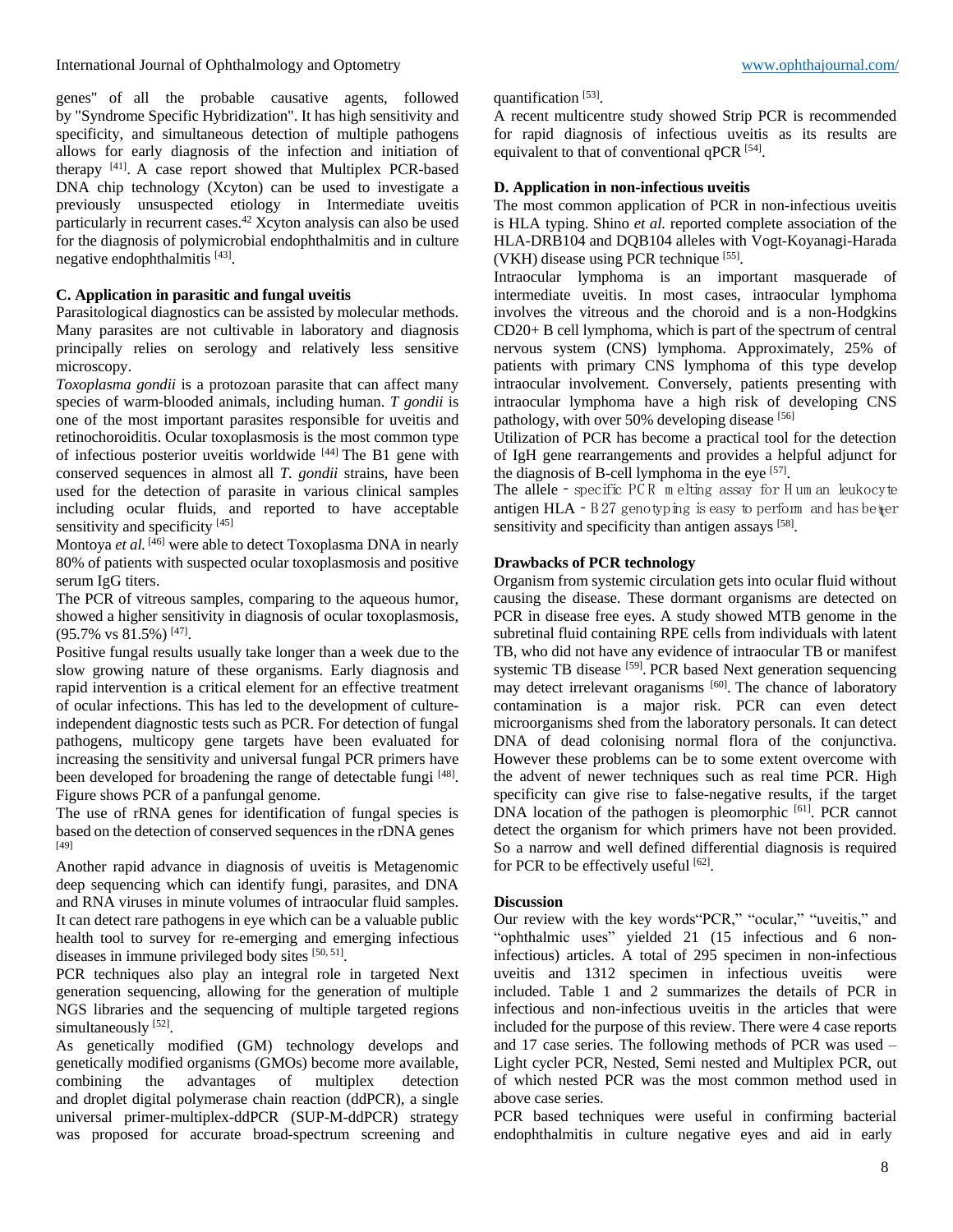International Journal of Ophthalmology and Optometry and American [www.ophthajournal.com/](http://www.ophthajournal.com/)

diagnosis of tuberculosis from small samples.5,6 It can be a rapid tool for detecting Fungi in ocular samples and can help in early diagnosis and monitoring of antifungal therapy [9].

It is superior to other methods for quantification of HBV DNA in sensitivity, specificity, simplicity, and reproducibility [27].

There were 6 case series on viral uveitis which showed that PCR is useful as a screening tool for screening viral infection [13, 25, 27, 31, 32, 33] .B1 gene detection by nested PCR was known to be useful in the diagnosis of Ocular toxoplasmosis [47]. Rarely VZV reactivation which was detected by multiplex PCR, can present as frosted branch angiitis and hence should be a differential diagnosis for retinal perivasculitis [55]. Crucial role of Ser at position 57 of DRB1 and/or Glu at position 70 and Asp at position

71 of DQB1 was noted by PCR-RFLP in VKH disease.<sup>63</sup>Combination of microdissection and PCR helps in the diagnosis of masquerades even in small sample volume [64]. Also a significant increase of the HLA-B\*5101 allele was found using the PCR- sequencing based typing in Behcets disease [66]. Another series on molecular analysis of resolving immune responses studied using Radiometric and RT PCR analysis in various non-infectious uveitis showed a predominant T cell mediated inflammatory response [67]. The rubella virus etiology in Fuch's Heterochromic Iridocyclitis studied using nested PCR was found to be more associated in younger patients.<sup>68</sup> This etiology highlights the altered pathomechanisms in FHIC and the poor response to corticosteroid therapy in such patients.

**Table 1:** PCR in Infectious Uveitis

| <b>Articles</b>                       |                 |                                                                                                                                   |                                                                | Design Number of Cases Infectious Agent Type of PCR Used | <b>Results</b>                                                                                                                                                                                                                           | <b>Comments</b>                                                                                                                                                                                                                                                                                    |
|---------------------------------------|-----------------|-----------------------------------------------------------------------------------------------------------------------------------|----------------------------------------------------------------|----------------------------------------------------------|------------------------------------------------------------------------------------------------------------------------------------------------------------------------------------------------------------------------------------------|----------------------------------------------------------------------------------------------------------------------------------------------------------------------------------------------------------------------------------------------------------------------------------------------------|
| Faber et al [5]                       | Case<br>series  | 30 eyes with<br>recurrent uveitis<br>and 16 controls                                                                              | Leptospira                                                     | <b>PCR</b>                                               | Twenty-one (70%) of the horses<br>with uveitis $(n 5 30)$ had leptospiral<br>DNA in the aqueous humor<br>detectable with PCR                                                                                                             | PCR is a more reliable tool for<br>detecting the presence of<br>leptospires in equine recurrent<br>uveitis                                                                                                                                                                                         |
| Kotake <i>et al</i><br>[6]            | Case<br>reports | 2 cases                                                                                                                           | Tuberculosis                                                   | <b>PCR</b>                                               |                                                                                                                                                                                                                                          | Early diagnosis of tuberculosis<br>from small samples and early<br>medical intervention in cases<br>of M. tuberculosis infection<br>can contribute not only to<br>therapeutic improvement of<br>affected individuals, but also to<br>prevention of the disease and<br>protection of medical staff. |
| Alexandrakis<br>$et$ al $^{[9]}$      | Case<br>report  |                                                                                                                                   | Fusarium                                                       | <b>PCR</b>                                               | Short fragment of Fusarium DNA<br>Was amplified from 3-year-old<br>ocular pathology specimens to detect<br>Fusarium DNA from the paraffin<br>sections, as well as from the<br>formalin-fixed retinal, choroidal, and<br>scleral tissues. | PCR is sensitive, specific, and<br>rapid method of diagnosing<br>ocular Fusarium infections, as<br>well as <i>Fusarium</i> infections at<br>other sites.                                                                                                                                           |
| Harper et al<br>$[13]$                | Case<br>series  | 133 patients with<br>suspected<br>infectious uveitis                                                                              | HSV 1 and 2,<br>VZV, CMV,<br>EBV,<br>Toxoplasma<br>gondi, HTLV | .                                                        | Sensitivity and specificity of 80.9%<br>and 97.4%, respectively                                                                                                                                                                          | Cases sampled within one<br>week of presentation were<br>more likely to have positive<br>PCR results than those sampled<br>later. The predictive value of<br>positive and negative tests was<br>98.7% and 67.9%, respectively                                                                      |
| Mark J Espy<br>$et\ al\ ^{[25]}$      | Case<br>series  | 200 specimens<br>(number of genital<br>specimens, 160;<br>number of dermal<br>specimens, 38:<br>number of ocular<br>specimens, 2) | HSV 1 and 2                                                    | Light Cycler<br><b>PCR</b>                               | Sensitivity 78%<br>Specificity-100%                                                                                                                                                                                                      | Increased sensitivity of the<br>Light Cycler PCR compared to<br>cell culture methods was noted                                                                                                                                                                                                     |
| Abe et al [27]                        | Case<br>series  | 46 patients and 23<br>healthy volunteers                                                                                          | Hepatitis B                                                    | real-time detection<br><b>PCR</b>                        | detected HBV DNA in 100% of<br>chronic hepatitis B patients tested<br>and never detected HBV DNA in<br>healthy<br>volunteers who were negative for<br>HBV markers                                                                        | RTD-PCR assay for HBV<br>DNA is<br>superior to other methods for<br>quantitation of HBV DNA in<br>sensitivity, specificity,<br>simplicity, and reproducibility                                                                                                                                     |
| Biswas et al<br>$[31]$                | Case<br>series  | 16 eyes                                                                                                                           | <b>CMV</b>                                                     |                                                          |                                                                                                                                                                                                                                          | PCR may be more sensitive<br>than in situ DNA hybridization<br>in the detection<br>of human CMV,                                                                                                                                                                                                   |
| T H C Tran et<br>$al$ <sup>[32]</sup> | Case<br>series  | 19 eyes with<br>necrotising<br>Herpetic retinitis                                                                                 | HSV-1, 2, VZV,<br><b>CMV</b>                                   | Multiplex PCR                                            | Sensitivity-86.4%                                                                                                                                                                                                                        | Reliable identification of the<br>pathogenic agent was possible<br>by PCR analysis                                                                                                                                                                                                                 |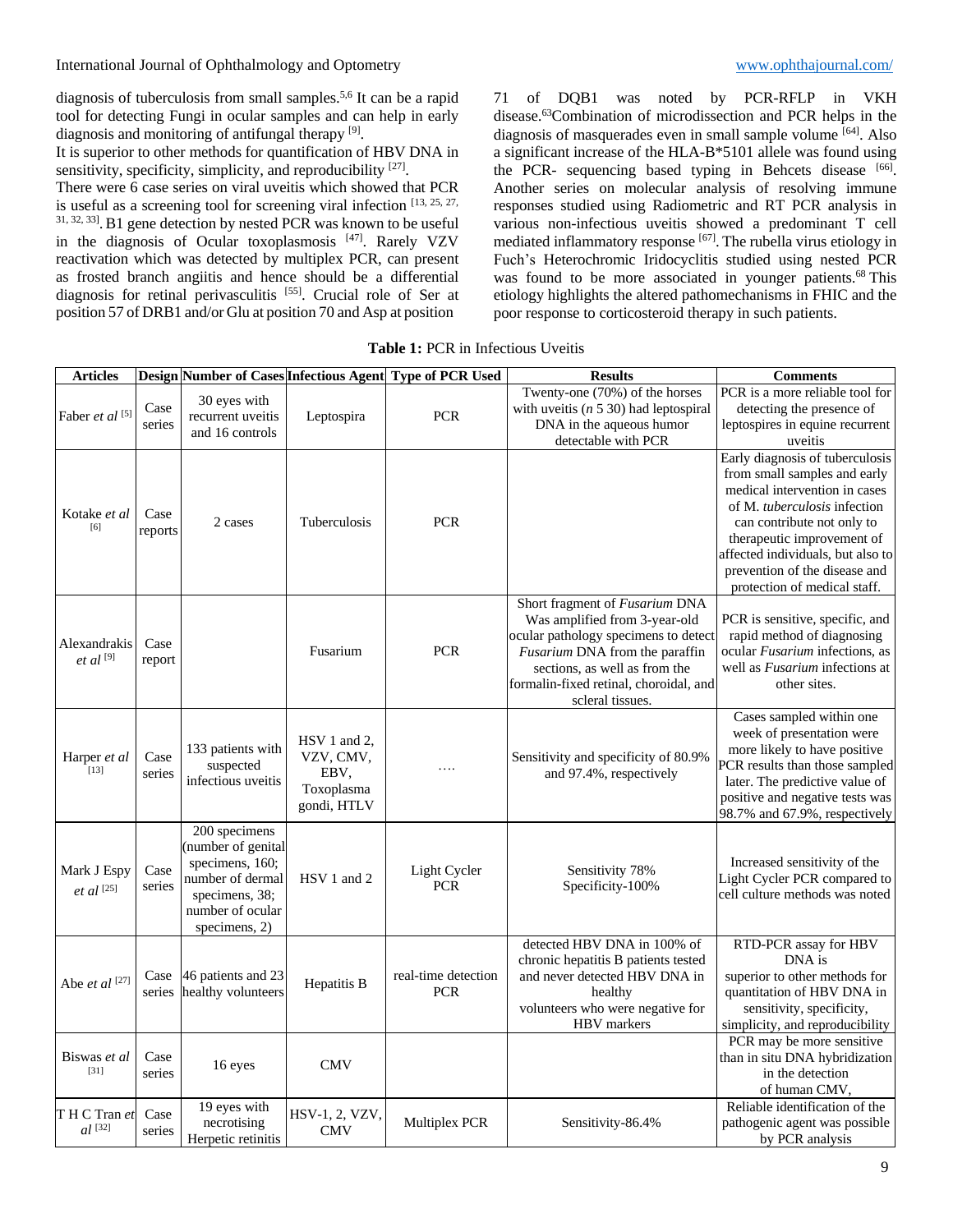| S. Sugita et al<br>[33]            | Case<br>series | 111 eyes with<br>acute retinal<br>necrosis                                                                                                 | <b>HHV 1-8</b>      | Multiplex PCR and<br>Real time PCR | 65 multiplex PCR positive patients<br>42 real-time PCR positive patients                                                                                                                    | A qualitative multiplex PCR is<br>useful in the screening of viral<br>infections                                                                            |
|------------------------------------|----------------|--------------------------------------------------------------------------------------------------------------------------------------------|---------------------|------------------------------------|---------------------------------------------------------------------------------------------------------------------------------------------------------------------------------------------|-------------------------------------------------------------------------------------------------------------------------------------------------------------|
| Okravi et al<br>$[34]$             | Case<br>series | Ninety ocular<br>samples from 78<br>eyes                                                                                                   | <b>Bacterial</b>    | <b>Nested PCR</b>                  | presence of bacterial DNA in 100%<br>of samples from eyes with clinically<br>suspected presence of infection.                                                                               | PCR-based techniques have<br>great value in the confirmation<br>of the diagnosis of bacterial<br>endophthalmitis especially in<br>culture-negative eyes     |
| Jones et al [45]                   |                | three Toxoplasma<br>gondii genes in<br>aqueous humor.                                                                                      | Toxoplasma<br>gondi | <b>Nested PCR</b>                  |                                                                                                                                                                                             | The B1 PCR protocol appears<br>to be the most sensitive<br>protocol in the detection of $T$ .<br>gondii DNA                                                 |
| Farhadi et al<br>[47]              | Case<br>series | Fifty aqueous<br>or vitreous<br>humor samples<br>were obtained<br>from patients<br>with clinical<br>features of<br>ocular<br>toxoplasmosis | Toxoplasma          | Nested PCR                         | Sensitivity after first round PCR-58<br>% After nested PCR-88%                                                                                                                              | Nested-PCR protocol using the<br>B1 gene useful complimentary<br>method to clinical diagnosis of<br>ocular toxoplasmosis                                    |
| Hermann et<br>$al$ <sup>[48]</sup> | Case<br>series | 134 fungal and 85<br>nonfungal<br>isolates.<br>601 blood<br>samples                                                                        | Fungi               | <b>PCR</b>                         | Specificity of 98%.                                                                                                                                                                         | some value in the early<br>diagnosis and monitoring of<br>antifungal therapy                                                                                |
| Ferrer et al<br>[49]               | Case<br>series | 11 ocular samples                                                                                                                          | Fungi               | PCR and seminested<br><b>PCR</b>   | sensitivity of the seminested PCR<br>amplification reaction by DNA<br>dilutions was 1 organism per<br>PCR, and the sensitivity by cell<br>dilutions was fewer than 10<br>organisms per PCR. | this method can be used to<br>differentiate fungi at<br>the species level.<br>Potential as a rapid technique<br>for identifying fungi in ocular<br>samples. |
| Taher et al [55]                   | Case<br>report |                                                                                                                                            | Varicella zoster    | Multiplex PCR                      | Frosted branch angitis can be a rare<br>presentation of VZV reactivation.                                                                                                                   | VZV should be considered in<br>the differential diagnosis of<br>retinal perivasculitis                                                                      |

# **Table 2:** PCR in Non-Infectious Uveitis

|                                |                | Articles Design Number of Cases Cause of Uveitis |                         | <b>Purpose of Study</b>                                                                                                                                    | <b>Results</b>                                                                                                                                                 | <b>Comments</b>                                                                                                                                                                                        |
|--------------------------------|----------------|--------------------------------------------------|-------------------------|------------------------------------------------------------------------------------------------------------------------------------------------------------|----------------------------------------------------------------------------------------------------------------------------------------------------------------|--------------------------------------------------------------------------------------------------------------------------------------------------------------------------------------------------------|
| Shindo<br>Y et al<br>$[63]$    | Case<br>series | 63 eyes                                          | VKH                     | To study the complete<br>association of the HLA-<br>DRB1 $*04$ and -<br>DQB1*04 allele in VKH<br>using PCR-RFLP                                            | Complete association of the<br>HLA-DRB1*04 and -<br>DQB1*04 alleles with Vogt-<br>Koyanagi-Harada disease<br>(VKH)                                             | Also Indicates that Ser at position 57<br>of DRB1 and/or Glu at position 70<br>and Asp at position 71 of DQB1<br>plays a crucial role in determining<br>the susceptibility to VKH disease.             |
| De Fen<br>Shen et<br>$al$ [64] | Case<br>series | 5 ocular specimens                               | Primary CNS<br>Lymphoma | Histologic tissue sections<br>were analyzed using<br>microdissection and<br>polymer- ase chain<br>reaction (PCR) technique<br>for bcl 2 and IgH            | Translocation of IgH and<br>bcl-2, the apoptotic<br>"survival" signal and proto-<br>oncogene, could contribute<br>to the pathogenesis of<br>PCNSL.             | The combination of microdissection<br>and PCR is a powerful tool for<br>studies of small lesions                                                                                                       |
| Chi-<br>Chao<br>Chan<br>$[65]$ | Case<br>series | 57 vitrectomy<br>specimens                       | Primary CNS<br>Lymphoma | To evaluate<br>immunoglobulin heavy<br>chain (IgH) gene<br>rearrangements,<br>cytokines and<br>chemokines, and<br>infectious agents using<br><b>RT PCR</b> | IgH rearrangement, elevated<br>vitreal IL-10 and IL-6 levels                                                                                                   | B-cell chemokine is likely involved<br>in attracting PIOL cells into the eye.<br>HHV-8, EBV dna, T. gondi DNA<br>was detected in the specimen and is<br>hypothesised to have a role in<br>pathogenesis |
| Mizuki<br>N et al<br>[66]      | Case<br>series | 96 eyes                                          | Behcet's disease        | $HLA-B*51$ allele<br>analysis by the PCR-<br>sequencing based typing<br>in Japanese population                                                             | High incidence of the HLA-<br>B51 antigen in the Japanese<br>BD patient group was mostly<br>caused by the significant<br>increase of the HLA-B*5101<br>allele. | B*51 allelic distribution in Japanese<br>was different from those in Italian<br>and Saudi Arabian populations                                                                                          |
| Murray                         | Case           | 22 eyes                                          | Fuch's                  | Molecular analysis of                                                                                                                                      | Predominant T-cell-                                                                                                                                            | Systemic immunosuppressive                                                                                                                                                                             |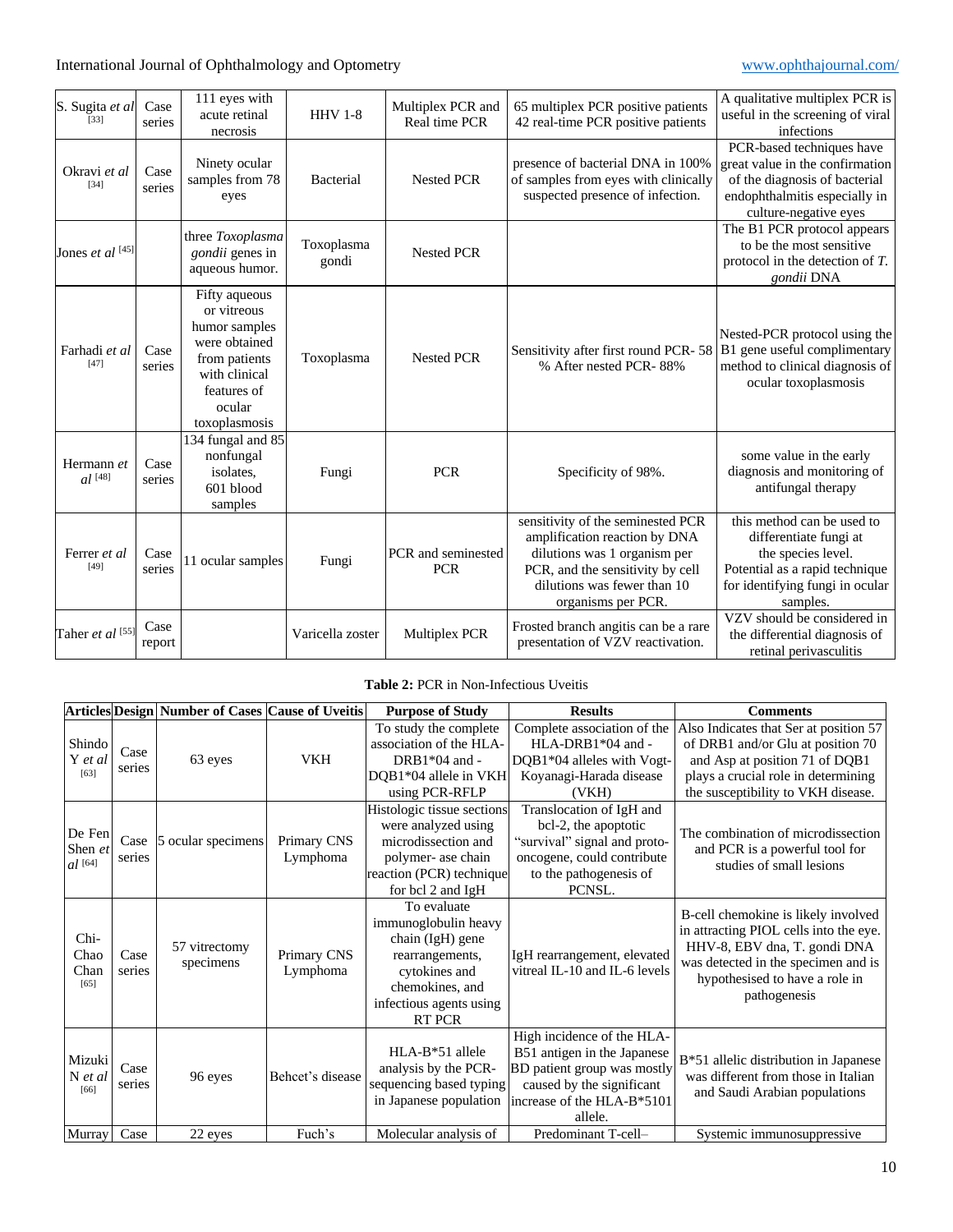| $PI$ et al                    | series         |         | Heterochromic                            | resolving immune                                                                           | mediated inflammatory                                                                                                                                          | therapy used prior to surgery in some                                                                                                            |
|-------------------------------|----------------|---------|------------------------------------------|--------------------------------------------------------------------------------------------|----------------------------------------------------------------------------------------------------------------------------------------------------------------|--------------------------------------------------------------------------------------------------------------------------------------------------|
| [67]                          |                |         | Iridocyclitis,                           | responses in uveitis                                                                       | response, involving a T <sub>H</sub> 1-                                                                                                                        | patients and/or the chronicity of the                                                                                                            |
|                               |                |         | Behcet's disease,                        | using RT-PCR and                                                                           | like cytokine profile with                                                                                                                                     | uveitis can suppress/switch off                                                                                                                  |
|                               |                |         | Idiopathic                               | radiometric analysis                                                                       | expression of interleukin-2                                                                                                                                    | macrophage function, leading to                                                                                                                  |
|                               |                |         | panuveitis,                              |                                                                                            | (IL-2) and interferon alpha                                                                                                                                    | resolution of T cell activity.                                                                                                                   |
|                               |                |         | Idiopathic                               |                                                                                            | $(IFN-\alpha)$ .                                                                                                                                               |                                                                                                                                                  |
|                               |                |         | Chronic anterior                         |                                                                                            |                                                                                                                                                                |                                                                                                                                                  |
|                               |                |         | uveitis                                  |                                                                                            |                                                                                                                                                                |                                                                                                                                                  |
| Quentin<br>CD ey<br>al $[68]$ | Case<br>series | 52 eyes | Fuch's<br>Heterochromic<br>Iridocyclitis | Rubella virus antibodies<br>and genome in aqueous<br>humor by nested PCR in<br><b>FHIC</b> | The rubella genome was<br>detected in $5(18%)$ of 28<br>aqueous humor samples<br>investigated, or in 5 (56%)<br>of 9 patients aged $\langle 40 \rangle$ years. | The virus etiology is more associated<br>in younger patients gives a rationale<br>for omitting the ineffective<br>corticosteroid therapy of FHC. |

### **Conclusion**

Molecular biology associated diagnostic methods have have made excellent progress in the recent past with excellent applications in medical science. The discovery of Polymerase Chain Reaction (PCR) introduced a technological advancement that is relevant for the detection of microorganisms, increasing the sensitivity, precision and accuracy of the diagnosis. Hence, has been of tremendous benefit to public health as it helps in prompt diagnosis and avoids undue delay in appropriate treatment. Although PCR is not a replacement to microscopy, culture and immunologic tests but is definitely a helpful adjunct for the diagnosis of both infectious and non-infectious uveitis.

#### **References**

- 1. Mullis K, Faloona F, Scharf S. *et al*. Specific enzymatic amplification of DNA in vitro: the polymerase chain reaction. Cold Spring Harb Symp Quant Biol. 1986; 51:263- 273.
- 2. Gibbs RA. DNA amplification by the polymerase chain reaction. Anal Chem. 1990; 62:1202–1214.
- 3. Gerling J, Neumann-Haefelin D, Seuffert HM. *et al*. Diagnosis and management of the acute retinal necrosis syndrome. Ger J Ophthalmol. 1992; 1:388-393.
- 4. Mochizuki M, Watanabe T, Yamaguchi K. *et al*. HTLV-I uveitis: a distinct clinical entity caused by HTLV-I. Jpn J Cancer Res. 1992; 83:236-239.
- 5. Merien F, Perolat P, Mancel E. *et al*. Detection of leptospira DNA by polymerase chain reaction in aqueous humor of a patient with unilateral uveitis. J Infect Dis. 1993; 168:1335- 1336.
- 6. Kotake S, Kimura K, Yoshikawa K. *et al*. Polymerase chain reaction for the detection of Mycobacterium tuberculosis in ocular tuberculosis. Am J Ophthalmol. 1994; 117:805-806.
- 7. Karma A, Seppala I, Mikkila H. *et al*. Diagnosis and clinical characteristics of ocular Lyme borreliosis. Am J Ophthalmol. 1995; 119:127-135.
- 8. Rickman LS, Freeman WR, Green WR. *et al*. Brief report: uveitis caused by Tropheryma whippelii (Whipple's bacillus). N Engl J Med. 1995; 332:363-366.
- 9. Alexandrakis G, Sears M, Gloor P. Postmortem diagnosis of Fusarium panophthalmitis by the polymerase chain reaction. Am J Ophthalmol. 1996; 121:221-223.
- 10. Sabhapandit S, Murthy SI, Singh VM, Gaitonde K, Gopal M, Marsonia K. *et al*. Epidemiology and clinical features of uveitis from urban populations in South India. Ocul Immunol Inflamm. 2017; 25:39-45.
- 11. Verhagen C, Bruinenberg M, Rothova A, Baarsma G, Der LA, Ooyman F. *et al*. Serologic and polymerase chain reaction analysis of intraocular fluids in the diagnosis of infectious uveitis. Am J Ophthalmol. 1996; 121:650-658.
- 12. Abe T, Tsuchida K, Tamai M. A comparative study of the polymerase chain reaction and local antibody production in acute retinal necrosis syndrome and cytomegalovirus retinitis. Graefes Arch Clin Exp Ophthalmol. 1996; 234:419- 424.
- 13. Harper TW, Miller D, Schiffman JC, Davis JL. Polymerase chain reaction analysis of aqueous and vitreous specimens in the diagnosis of posterior segment infectious uveitis. Am J Ophthalmol. 2009; 147:140-147
- 14. Kubista M, Andrade JM, Bengtsson M, Forootan A, Jonák J, Lind K. *et al*. Mol Aspects Med. 2006; 27:95-125.
- 15. Rajalakshmi S. Different types of PCR techniques and its applications. IJPCBS, 2017, 7285-292.
- 16. Joshi M, Deshpande J. Polymerase chain reaction: methods, principles and application. IJBR, 2010, 181-97.
- 17. Kubista M, Andrade J, Bengtsson M, Forootan A, Jonák J, Lind K. *et al*. The real-time polymerase chain reaction. Mol. Aspects Med. 2006; 27:95-115.
- 18. Mackay IM, Arden KE, Nitsche A. Real-time PCR in virology. Nucl. Ac. Res. 2002; 30:1292-1305.
- 19. Schuurman R, Descamps D, Weverling G, Kaye S, Tijnagel J, Williams I. *et al*. Multicenter comparison of three commercial methods for quantification of human immunodeficiency virus type 1 RNA in plasma. Clin Microbiol. 1996; 34:3016-22.
- 20. Quint W, Heijtink R, Schirm J, Gerlich WH, Niesters H. Reliability of methods for hepatitis B virus DNA detection. J Clin Microbiol. 1995; 33:225-8.
- 21. Damen M, Cuypers HT, Zaaijer HL, Reesink HW, Schaasberg WP, Gerlich WH. *et al*. International collaborative study on the second EUROHEP HCV-RNA reference panel. J Virol Methods. 1996; 58:175-85.
- 22. Dos S, Poloni T, Souza K, Muller V, Tremeschin F, Nali L. *et al*. A simple one-step real-time RT-PCR for diagnosis of dengue virus infection. J Med Virol. 2008; 80:1426-33.
- 23. Gurukumar K, Priyadarshini D, Patil J, Bhagat A, Singh A, Shah P. *et al*. Development of real time PCR for detection and quantitation of Dengue Viruses. Virol J. 2009; 6:10.
- 24. Esposito D, Fonseca B. Sensitivity and detection of chikungunya viral genetic material using several PCR-based approaches. Rev Soc Bras Med Trop. 2017; 50:465-469.
- 25. Espy M, Uhl J, Mitchell P, Thorvilson J, Svien K, Wold A.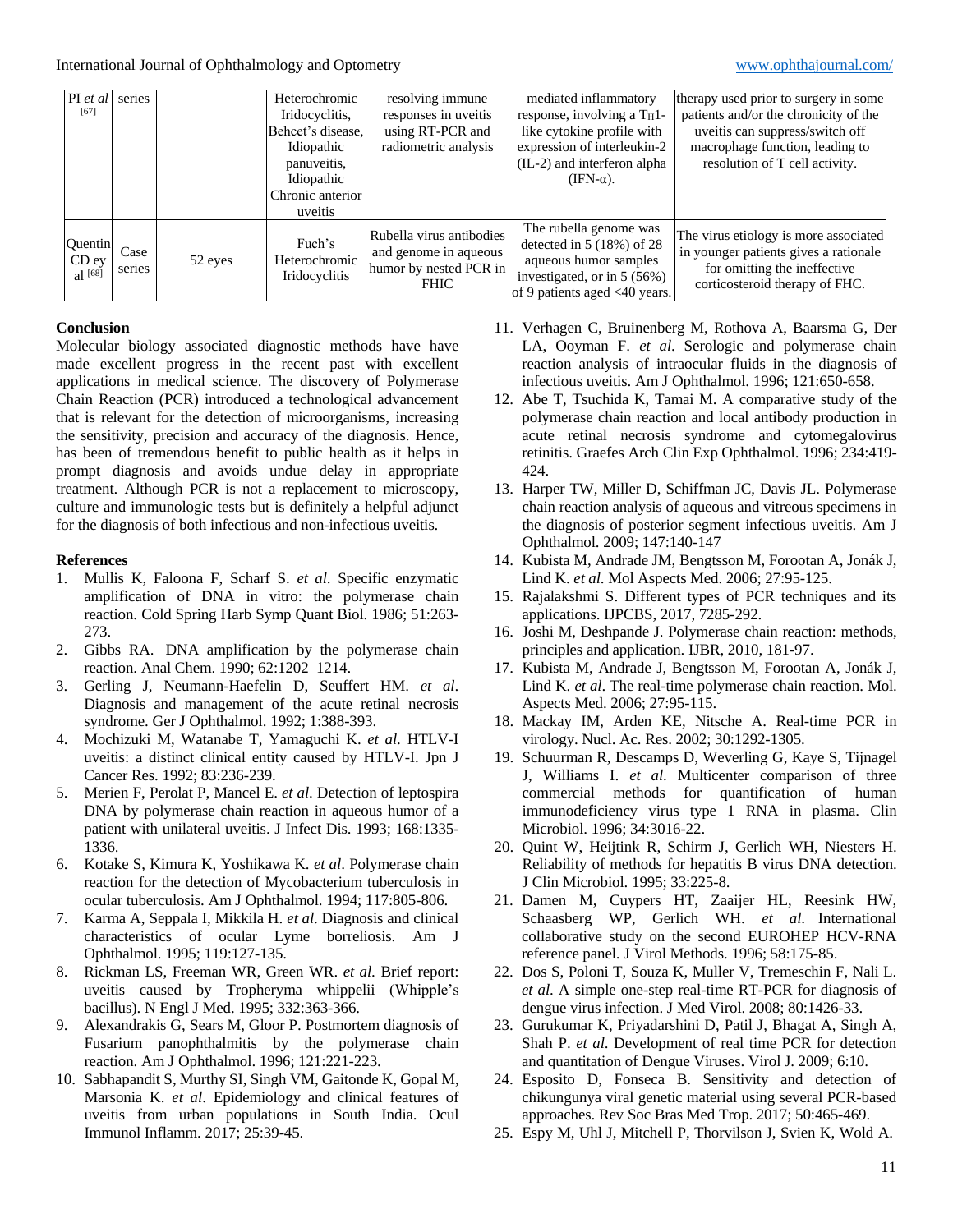*et al*. Diagnosis of herpes simplex virus infections in the clinical laboratory by Light Cycler PCR. J Clin Microbiol. 2000; 38:795-9.

- 26. Zerr D, Huang M, Corey L, Erickson M, Parker H, Frenkel L. *et al*. Sensitive method for detection of human herpesviruses 6 and 7 in saliva collected in field studies. J Clin Microbiol. 2000; 38:1981-3.
- 27. Abe A, Inoue K, Tanaka T, Kato J, Kajiyama N, Kawaguchi R. *et al*. Quantitation of hepatitis B virus genomic DNA by real-time detection PCR. J Clin Microbiol. 1999; 37:2899- 903.
- 28. Clementi M. Quantitative molecular analysis of virus expression and replication. Clin Microbiol. 2000; 38:2030- 6.
- 29. De Groot-Mijnes D, Rothova A, Van Loon A. *et al*. Polymerase chain reaction and Goldmann-Witmer coefficient analysis are complimentary for the diagnosis of infectious uveitis. Am J Ophthalmol. 2006; 141:313-318.
- 30. Gargiulo F, De Francesco MA, Nascimbeni G, Turano R, Perandin F, Gandolfo E. *et al*. Polymerase chain reaction as a rapid diagnostic tool for therapy of acute retinal necrosis syndrome. J Med Virol. 2003; 69:397-400.
- 31. Biswas J, Mayr A, Martin W, Rao N. Detection of human cytomegalovirus in ocular tissue by polymerase chain reaction and in situ DNA hybridization. Graefes Arch Clin Exp Ophthalmol. 1993; 231:66-70.
- 32. Tran T, Rozenberg F, Cassoux N, Rao N, LeHoang P, Bodaghi B. *et al*. Polymerase chain reaction analysis of aqueous humour samples in necrotising retinitis. Br J Ophthalmol. 2003; 87:79-83.
- 33. Sugita S, Shimizu N, Watanabe K, Mizukami M, Morio T, Sugamoto Y. *et al*. Use of multiplex PCR and real-time PCR to detect human herpes virus genome in ocular fluids of patients with uveitis. Br J Ophthalmol. 2008; 92:928-932.
- 34. Okhravi N, Towler HMA, Hykin P, Matheson MM, Lightman S. Assessment of a standard treatment protocol on visual outcome following presumed bacterial endophthalmitis. Br J Ophthalmol. 1997; 81:719-725.
- 35. Forster R, Abbott R, Gelender H. Management of infectious endophthalmitis. Ophthalmology. 1980; 87:313-319.
- 36. Okhravi N, Adamson P, Carroll N, Dunlop A, Matheson MM, Towler HM. *et al*. PCR-based evidence of bacterial involvement in eyes with suspected intraocular infection. Invest Ophthalmol Vis Sci. 2000; 41:3474-9
- 37. Joseph C, Lalitha P, Sivaraman K, Ramasamy K, Behera U. Real-time polymerase chain reaction in the diagnosis of acute postoperative endophthalmitis. Am J Ophthalmol. 2012; 153:1031-7.
- 38. Lawn S, Mwaba P, Bates M, Piatek A, Alexander H, Marais BJ. *et al*. Advances in 92 tuberculosis diagnostics: the Xpert MTB/RIF assay and future prospects for a point-of-care test. Lancet Infect Dis. 2013; 13:349-61.
- 39. Saeed M, Ahmad M, Iram S, Riaz S, Akhtar M, Aslam M. GeneXpert technology. A breakthrough for the diagnosis of tuberculous pericarditis and pleuritis in less than 2 hours. Saudi Med J. 2017; 38:699-705.
- 40. Tyagi S, Kramer FR. Molecular beacons: probes that fluoresce upon hybridization. Nat Biotechnol. 1996; 14:303- 08.
- 
- 41. None Available from: [http://www.xcyton.com/molecular\\_diagnostic\\_servic](http://www.xcyton.com/molecular_diagnostic_servic) es.html. [Last Accessed on 2019 Nov 20].
- 42. Basu S, Sharma S, Kar S, Das T. DNA chip-assisted diagnosis of a previously unknown etiology of intermediate uveitis- Toxoplasma gondii. Indian J Ophthalmol. 2010; 58:535-7.
- 43. Mahalingam P, Sambhav K. Diagnosis of post-operative polymicrobial endophthalmitis by xcyton analysis. J Clin Ophthalmol Res. 2013; 1:21-2.
- 44. Butler N, Furtado J, Winthrop KL, Smith JR. Ocular toxoplasmosis II: clinical features, pathology management.Clin Exp Ophthalmol. 2013; 41:95-108.
- 45. Jones C, Okhravi N, Adamson P, Tasker S, Lightman S. Comparison of PCR detection methods for B1, P30, and 18S rDNA genes of T. gondii in aqueous humor. Invest Ophthalmol Vis Sci. 2000; 41:634-44.
- 46. Garweg J, Boehnke M, Koerner FGer J Ophthalmol. Restricted applicability of the polymerase chain reaction for the diagnosis of ocular toxoplasmosis. Ger J Ophthalmol. 1996; 5:104-8.
- 47. Farhadi A, Haniloo A, Fazaeli A, Moradian S, Farhadi M. PCR-based Diagnosis of Toxoplasma Parasite in Ocular Infections Having Clinical Indications of Toxoplasmosis. Iran J Parasitol. 2017; 12:56-62.
- 48. Einsele H, Hebart H, Roller G, Löffler J, Rothenhofer I, Müller CA. *et al*. Detection and identification of fungal pathogens in blood by using molecular probes. J Clin Microbiol. 1997; 35:1353-60.
- 49. Ferrer C, Colom F, Frasés S, Mulet E, Abad JL, Alió JL. *et al*. Detection and identification of fungal pathogens by PCR and by ITS2 and 5.8S ribosomal DNA typing in ocular infections. J Clin Microbiol. 2001; 39:2873-2879.
- 50. Gonzales JA, Hinterwirth A, Shantha J, Wang K, Zhong L, Cummings SL, Qian Y,Wilson MR, Acharya NR, Doan T. Association of Ocular Inflammation and Rubella Virus Persistence. JAMA Ophthalmol. 2019; 137:435-438.
- 51. Doan T, Wilson M, Crawford E, Chow ED, Khan L, Knopp K. *et al*. Illuminating uveitis: metagenomic deep sequencing identifies common and rare pathogens. Genome Med, 2016; 8:90.
- 52. Goswami RS. PCR Techniques in Next-Generation Sequencing. Methods Mol Biol. 2016; 1392:143-51.
- 53. Niu C, Xu Y, Zhang C, Zhu P, Huang K, Luo Y, Xu W. Ultrasensitive Single Fluorescence-Labeled Probe-Mediated Single Universal Primer-Multiplex-Droplet Digital Polymerase Chain Reaction for High-Throughput Genetically Modified Organism Screening. Anal Chem. 2018; 90:5586-5593.
- 54. Nakano S, Tomaru Y, Kubota T, Takase H, Mochizuki M, Shimizu N. *et al*. Evaluation of a multiplex Strip PCR test for infectious uveitis: a prospective multi-center study. American Journal of Ophthalmology, 2019.
- 55. Talebi-Taher M, Javadzadeh A, Hedayatfar A, Rahmani S, Ghanooni AH, Mahmoodian R. *et al*. Frosted branch angiitis caused by Varicella Zoster virus in an immunocompetent patient. Iran J Microbiol. 2015; 7:118-22
- 56. Peer J, Hochberg F, Foster C. Clinical review: treatment of vitreoretinal lymphoma. Ocul Immunol Inflamm. 2009;